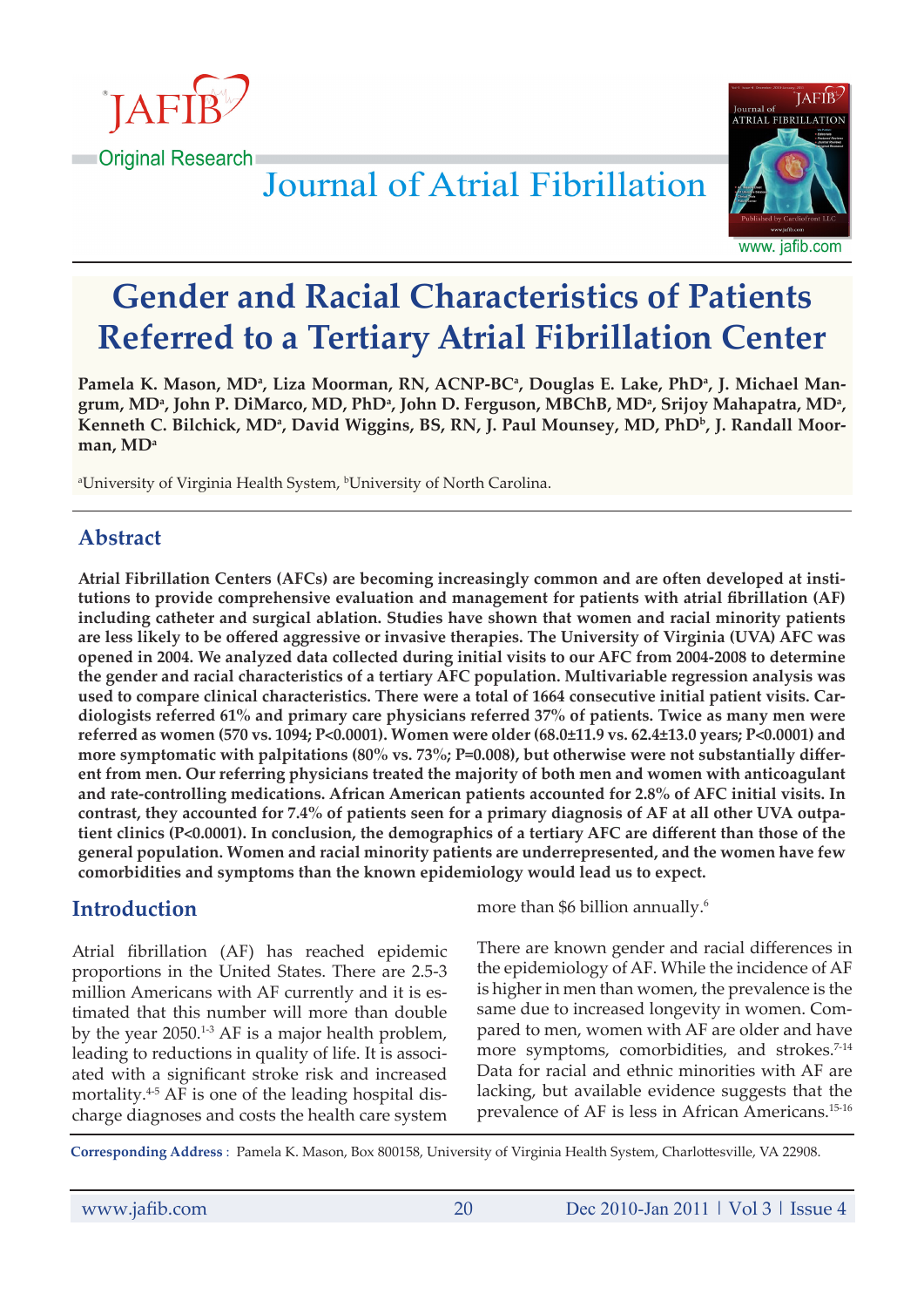Studies show that women and minority patients are less likely to be offered aggressive therapies or included in research trials<sup>17-19</sup> This limits our knowledge with regards to the best AF treatments for these groups of patients.

The University of Virginia (UVA) Atrial Fibrillation Center (AFC) was opened in 2004. Our AFC offers a comprehensive menu of medical and ablative therapies. We accept referrals from primary care physicians and general cardiologists, and in many cases, patients are being referred for more aggressive or ablative therapy. The purpose of this study was to describe the gender and racial characteristics of the patients that have been referred to our tertiary AFC.

# **Methods**

# Study Population

The UVA AFC opened on 10/31/2004 and is staffed by nurse clinicians, nurse practitioners, physician assistants and adult electrophysiologists with appropriate support staff. We analyzed data from 1664 consecutive initial visits ending on 4/31/2008. For each initial visit a detailed database, designed according to AHA/ACC guidelines, was created using patient history and medical records.<sup>20</sup> The data collected included demographic information, date of initial diagnosis of AF, comorbid conditions, types of symptoms, dates of symptomatic recurrences, and all previous cardiac studies and therapies. Comparative demographic information for Virginia and the United States was obtained from the United States Census Bureau.<sup>21</sup> This study was approved by the Institutional Review Board of the University of Virginia.

#### **Definitions**

#### Paroxysmal and Persistent AF

Paroxysmal AF was defined as a self-limited episode that typically lasted less than 48 hours and spontaneously converted. Persistent AF was defined as an episode lasting more than 48 hours or required cardioversion. The term permanent AF was not used as it had not yet been determined if the patient was a rhythm control failure.

The AF Symptom Duration Score. For each patient, an AF Symptom Duration Score was used as an estimate of AF burden:

| [Number of Symptom- $\mathbf{v}$ |  | [Average length per |  |  |  |  |
|----------------------------------|--|---------------------|--|--|--|--|
| aticevents per year]             |  | event (minutes)]    |  |  |  |  |
| 524,160 (minutes per year)       |  |                     |  |  |  |  |

This represents the proportion of the year spent in symptomatic AF.

# Major Bleeding

This was defined as any bleeding event that required hospitalization or blood transfusion.

#### **Statistics**

Continuous variables are expressed as mean ± standard deviation, and the significance of differences was tested using the t-test. Categorical variables are expressed as numbers and percentages, and the significance of differences was tested using the Z-test. We used multivariable logistic regression to test the significance of differences in clinical characteristics of groups [Table 1]. Model 1 tested the association of gender with individual symptoms, comorbidities and drugs. Model 2 tested the association of gender with major comorbidities and any antiarrhythmic drug, any rate-controlling drug, and any anti-thrombotic drug. The differences between the AF Symptom Duration Score were tested using the rank sum test.

#### **Results**

#### Referring Physicians

Primary care physicians referred 37% of the patients, cardiologists referred 61% of patients, and other specialists referred 2% of the patients. Referrals from within the UVA Health System accounted for 19% of the patients. Of the total AFC population, 40% are sent from within our primary referral area and an additional 26% are sent from our secondary referral area. Overall, 91% of patients were referred from within Virginia and 9% were referred from out-of-state. The average duration of AF was 5.2 years at the time of referral. A significant number of patients, 41%, had been diagnosed with AF for less than 2 years at the time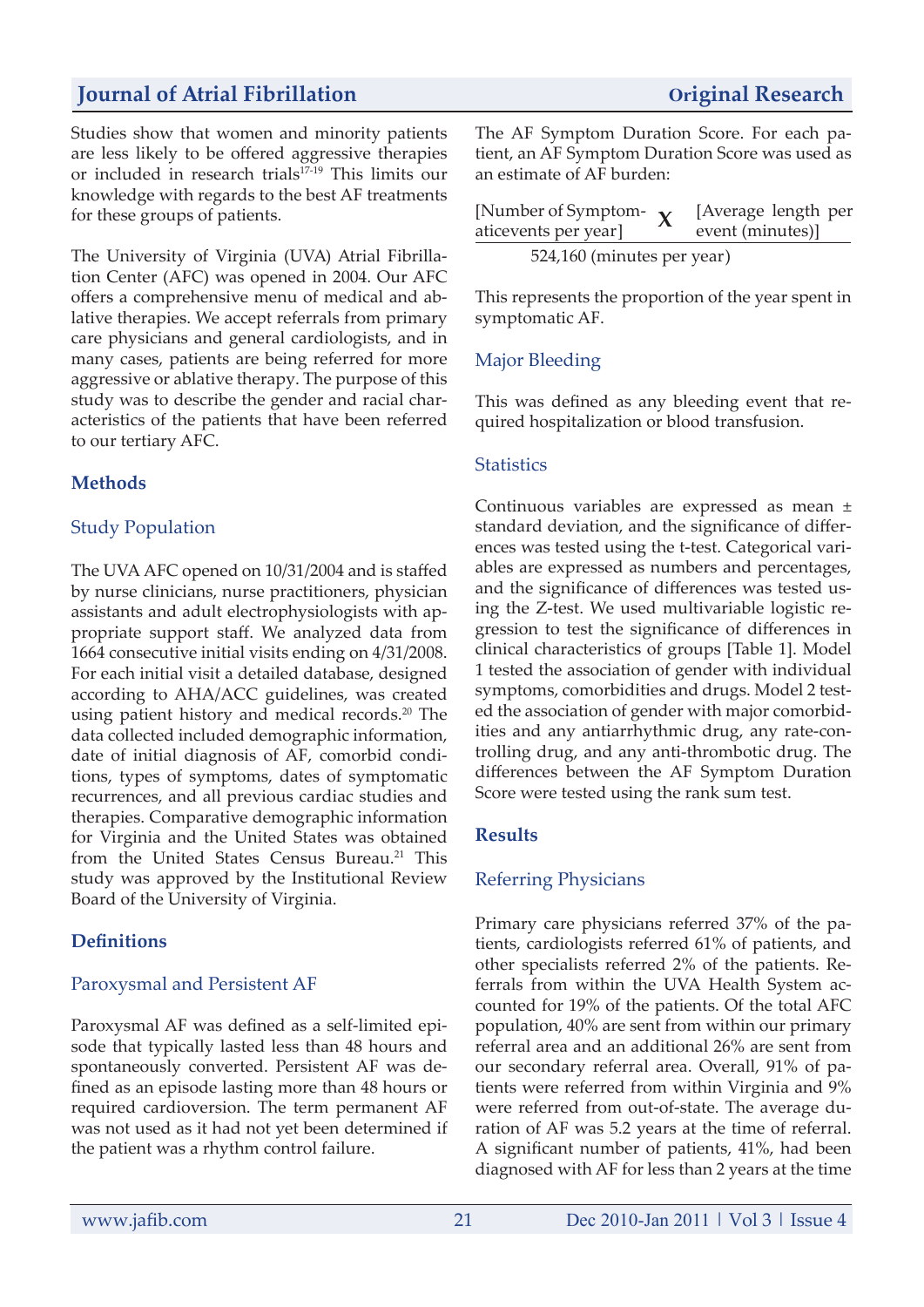| ank |  |
|-----|--|

**Table 1** Clinical Characteristics of the University of Virginia Atrial Fibrillation Center

|                                | Female (570) n $\binom{0}{0}$ |               | Male (1094) n (%) Univariate P value Model 1 P value Model 2 P value |         |         |
|--------------------------------|-------------------------------|---------------|----------------------------------------------------------------------|---------|---------|
| Mean Age at Referral           | $68.0 + 11.9$                 | $62.4 + 13.0$ | < 0.001                                                              | < 0.001 | < 0.001 |
| Paroxysmal AF                  | 389 (68)                      | 634 (58)      | < 0.001                                                              | < 0.001 | < 0.001 |
| Symptoms                       | 524 (92)                      | 961 (88)      | 0.012                                                                |         | 0.023   |
| Palpitations                   | 456 (80)                      | 797 (73)      | 0.001                                                                | 0.008   |         |
| Syncope                        | 18(3.2)                       | 17(1.6)       | 0.046                                                                | 0.103   |         |
| Pre-syncope                    | 129(23)                       | 192 (18)      | 0.015                                                                | 0.069   |         |
| Dyspnea                        | 252 (44)                      | 434 (40)      | 0.075                                                                | 0.137   |         |
| <b>Chest Pain</b>              | 54(9.5)                       | 90(8.2)       | 0.409                                                                | 0.522   |         |
| Comorbidities                  |                               |               |                                                                      |         |         |
| Diabetes Mellitus              | 79 (14)                       | 138(13)       | 0.540                                                                | 0.548   | 0.429   |
| Hypertension                   | 334 (59)                      | 597 (55)      | 0.119                                                                | 0.994   | 0.930   |
| <b>Coronary Artery Disease</b> | 72(13)                        | 177(16)       | 0.060                                                                | < 0.001 | < 0.001 |
| Heart Failure                  | 62(11)                        | 94 (8.6)      | 0.133                                                                | 0.031   | 0.014   |
| <b>Chronic Kidney Disease</b>  | 17(3.0)                       | 37(3.4)       | 0.771                                                                | 0.437   | 0.392   |
| Stroke/TIA                     | 35(6.1)                       | 79(5.0)       | 0.474                                                                | 0.050   | 0.065   |
| Antiarrhythmic Drug            | 199 (35)                      | 360(33)       | 0.302                                                                |         | 0.267   |
| Amiodarone                     | 54(9.5)                       | 105(9.6)      | 1.000                                                                | 0.535   |         |
| Flecainide                     | 55(9.6)                       | 86 (7.9)      | 0.228                                                                | 0.104   |         |
| Propafenone                    | 20(3.5)                       | 38(3.5)       | 1.000                                                                | 0.838   |         |
| Dofetilide                     | 17(3.0)                       | 38(3.5)       | 0.666                                                                | 0.657   |         |
| Sotalol                        | 55(9.6)                       | 94 (8.6)      | 0.471                                                                | 0.301   |         |
| Disopyramide                   | 5(0.9)                        | 7(0.6)        | 0.558                                                                | 0.662   |         |
| <b>Rate Controlling Drug</b>   | 400 (70)                      | 690 (63)      | 0.003                                                                |         | < 0.001 |
| <b>Beta Blocker</b>            | 297 (52)                      | 521(48)       | 0.088                                                                | 0.020   |         |
| CCB                            | 124 (22)                      | 204(19)       | 0.136                                                                | 0.027   |         |
| Digoxin                        | 91 (16)                       | 124(11)       | 0.009                                                                | 0.026   |         |
| Antithrombotic Drug            | 458 (80)                      | 902(82)       | 0.327                                                                |         |         |
| Aspirin                        | 151 (27)                      | 344 (31)      | 0.037                                                                | 0.014   | 0.010   |
| Coumadin                       | 337 (59)                      | 634 (58)      | 0.675                                                                | 0.138   | 0.082   |

Univariate tests of significance are Z-tests. Models 1 and 2 are multivariable logistic regression models with age at referral included as a covariate (P < 0.0001 in all models). AF- atrial fibrillation; TIA- transient ischemic attack; CCB- calcium channel blocker.

of referral. At the other extreme, 11% had carried the diagnosis for more than 12 years [Figure 1].

#### Gender Differences

Males numbered 1094 (66%) and females numbered 570 (34%). The baseline characteristics are shown in Table 1. The mean ages for women at diagnosis and referral were 62.7±13.6 and 68.0±11.9 years, respectively, and the mean ages for men at diagnosis and referral were 57.3±14.0 and 62.4±13.0 years (P<0.0001 for each). There was no difference in the length of time from diagnosis to initial visit at the AFC between men and women. The age distribution of the patients at referral is seen in Figure 2.

Women were more likely to have PAF (68% vs. 58%; P<0.0001) and described more symptoms, particularly palpitations (80% vs. 73%; P=0.008). However, the AF Symptom Duration Scores were slightly higher in men (0.31±0.40; median 0.23) than women (0.25±0.36; P=0.0002; median 0.04). There were no differences in comorbidities, with the exception of coronary artery disease (CAD) and heart failure (HF). Women were less likely to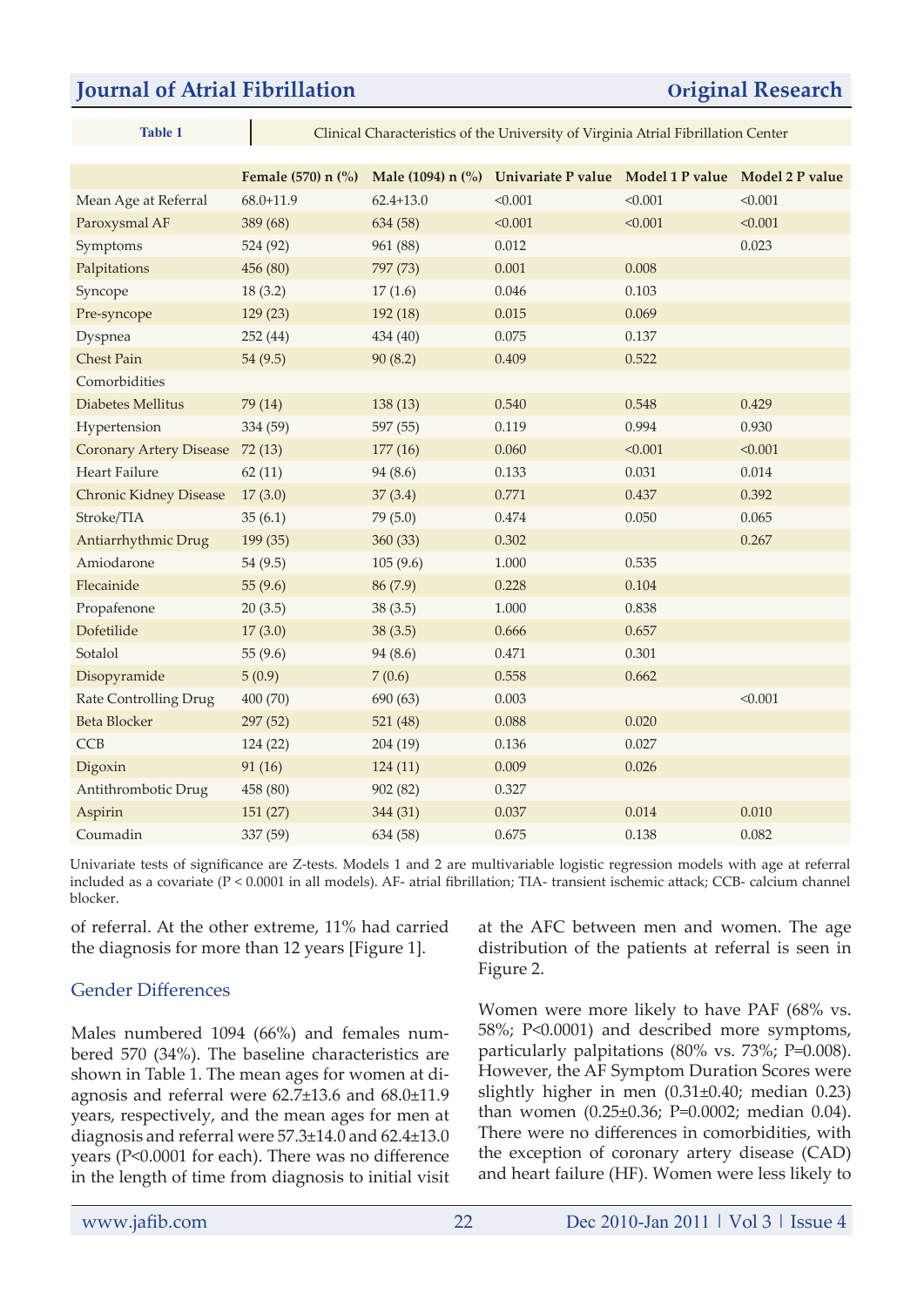**Figure 1:** Duration of Atrial Fibrillation Diagnosis in the UVA AFC Population



have CAD (P<0.0001), but were slightly more likely to have HF (P=0.031). Women also had slightly higher CHADS2 Scores (1.03 vs. 0.88; P=0.002). The distribution of CHADS2 scores for men and women are seen in Figure 3.

Women were less likely to have received a cardioversion prior to referral to the AFC (23% vs. 32%; P<0.0001). Our referring physicians treated the majority of men and women with antithrombotic medications. Aspirin was used in 27% of women and 31% of men (P=0.014). Warfarin was used in 59% of women and 58% of men (P=0.138). Women and men were equally as likely to have been treated with antiarrhythmic medications (P=0.302). However, only 34% of all patients received any antiarrhythmic drug prior to referral to the AFC and the average number of drugs attempted per patient was 0.35. Women were more likely to have received rate-controlling medications prior to referral (70% vs. 63%; P<0.0001), and this included beta blockers, calcium channel blockers, and digoxin.

#### Racial and Ethnic Differences

Few racial and ethnic minority patients were referred to the AFC. The racial and ethnic demographics of the AFC patient population as well as all outpatients seen by any UVA physician with a primary diagnosis of AF are shown in Table 2. The racial and ethnic demographics of our primary and secondary referral areas in central Virginia, the state of Virginia, and the United States are also shown in Table 2 for comparison. The proportion of outpatients at our AFC who were African-American was much less than that seen at the other UVA outpatient clinics for a primary diagnosis of AF (2.8% vs. 7.4%; P<0.0001). Moreover, the number of African-American patients referred to our AFC was less than expected based on the demographic data. Whites outnumber African-Americans by 7-fold (83% compared to 12%) in our referral areas, but white referrals are more than 30-fold more common (93% of our AFC practice compared to 2.8%). Some of this difference is due to the lower prevalence of AF in African-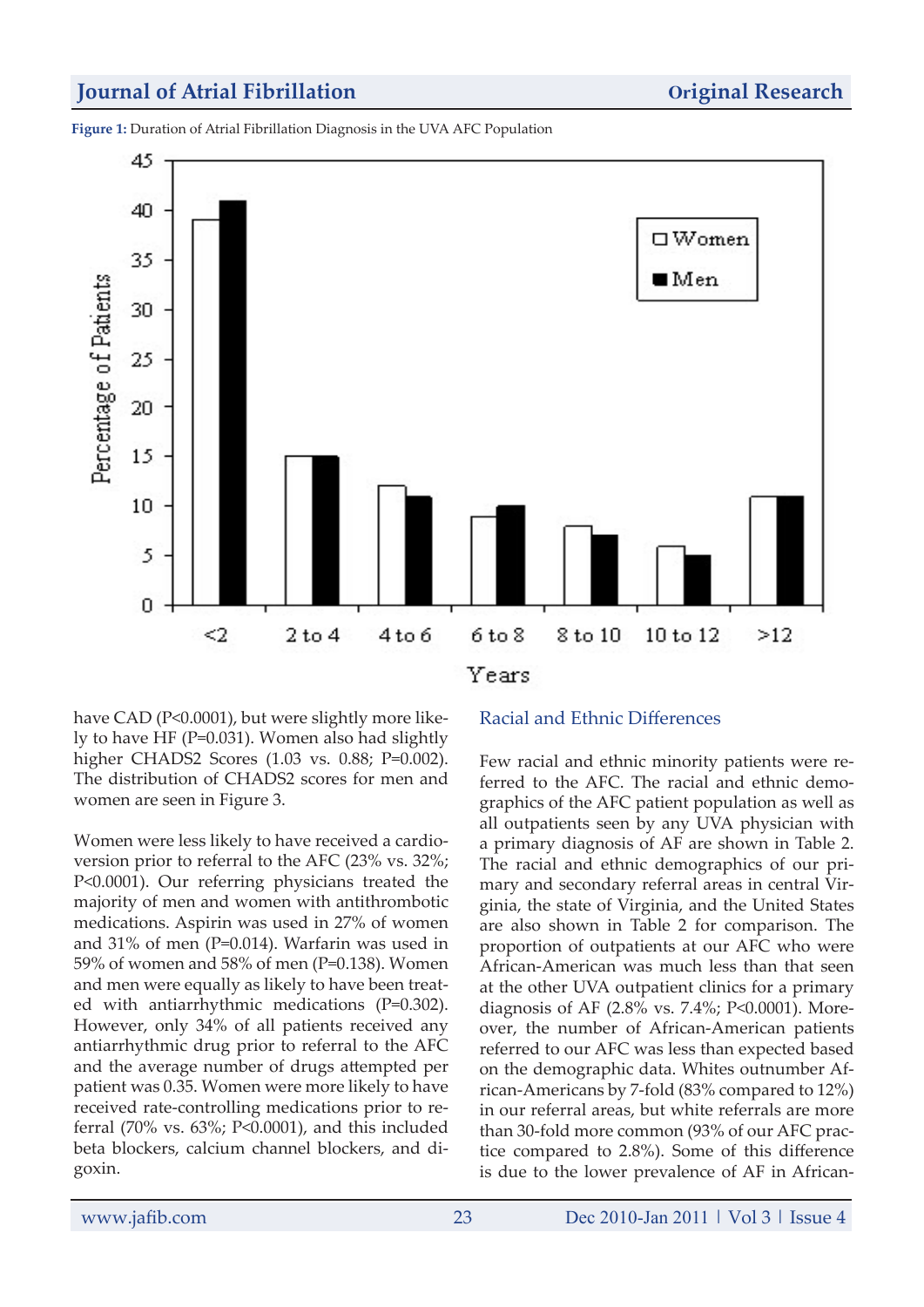**Figure 2:** Age Distribution of Men and Women at the Time of Referral to the UVA AFC.



Americans, but some may well be due to referral bias.

#### **Discussion**

In this study, we have defined the population of a tertiary AFC, which is quite different from the population demographics of AF in the United States.<sup>7-16</sup> In the United States, studies have shown that the incidence of AF in men is 1.5 times that of women. However, women have greater longevity, and ultimately the prevalence of AF in men and women is the same. It has also been shown that women are more likely to have PAF and their episodes are more frequent and faster. Women have higher symptom burdens and lower quality of life scores. Associated with AF, women have more comorbities and strokes. Fewer studies have evaluated AF in racial and ethnic minorities in the United States, but the prevalence of AF in African Americans is thought to be about half that of whites.17-19

In our AFC population, twice as many men were

referred as women. The women were older and more likely to have PAF than the men, but otherwise the two populations were relatively similar. The women had fewer comorbidities and symptoms than the known epidemiology would lead us to expect. This suggests that women with comorbid conditions are not being referred for tertiary care. African Americans and other minority were dramatically less likely to be referred to our tertiary AF center, even when taking into consideration the expected lower prevalence in this population.

Determining why women and racial minorities are referred less often to our AFC is beyond the scope of this study and is likely multifactorial. Similar findings have been seen in other studies.22-23 AFCs tend to serve AF patients who are difficult to manage or who are viewed as being ablation candidates by referring physicians. The data regarding catheter ablation outcomes and complications for AF in women is conflicting, and there is virtually no data for African Ameri-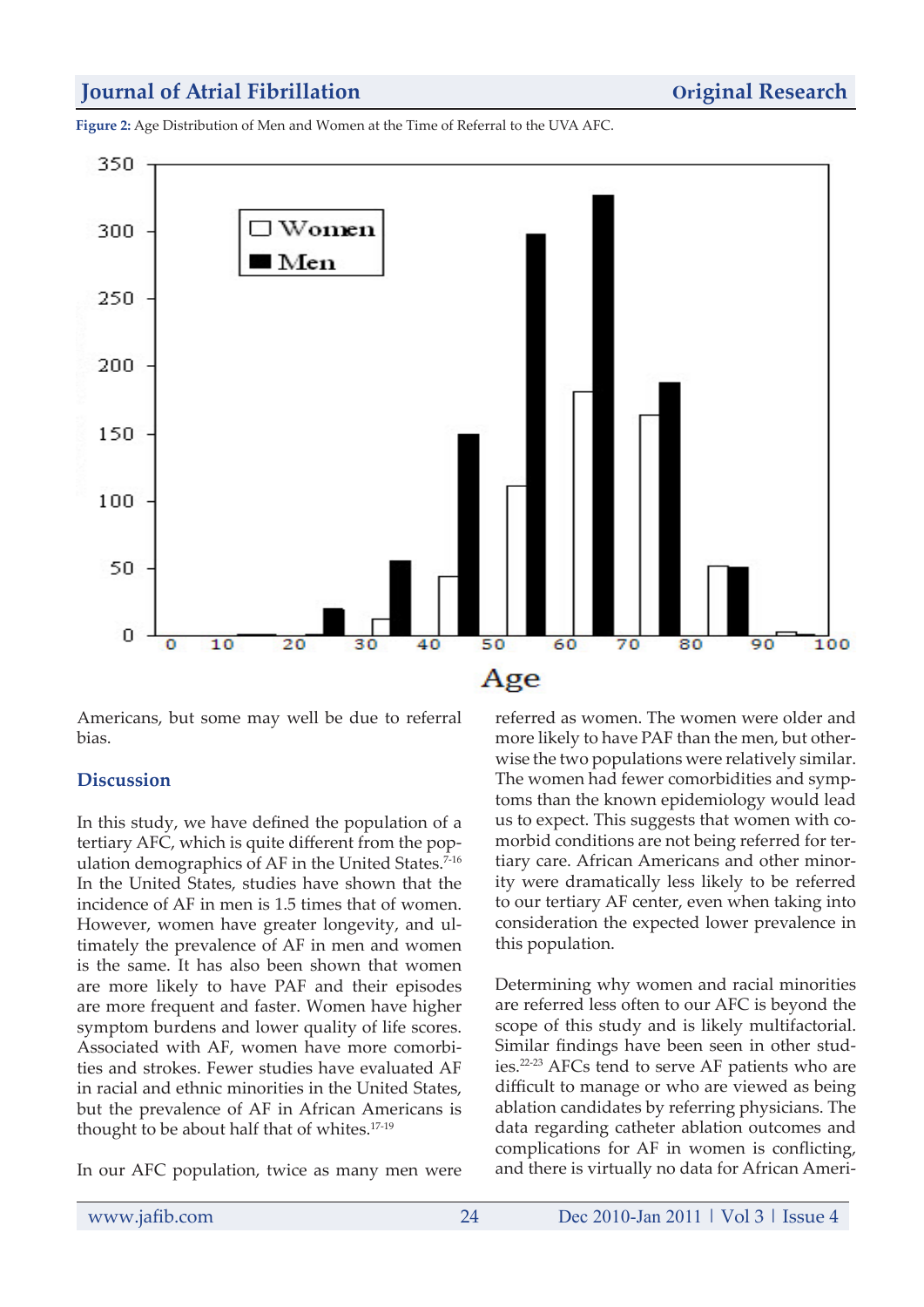**Figure 3:** Distribution of CHADS2 Scores in the UVA AFC Population



can patients.24-25 Our referring physicians may view women and racial minority patients as poor candidates for more invasive therapies. In addition, gender and racial disparity have been well described within the field of cardiology. It has been shown that women and African Americans are less likely to be offered aggressive therapies, including cardiac catheterizations and implantable cardioverter-defibrillators.17-19 There are also data to suggest that women are more cautious about undergoing elective procedures compared to men.<sup>26-27</sup>

One of the most encouraging findings of this study is the aggressive usage of antithrombotic medications in both men and women by our referring physicians, which includes a large proportion of primary care physicians as well as general cardiologists. Over 80% of all patients were receiving aspirin or warfarin at the time of referral to the AFC. Patients were also being aggressively treated with rate-controlling medications, with women being more likely to receive these medications. This may reflect the increased burden of palpitations that the women experienced. Only a third of the patients had ever received any antiarrhythmic therapy prior to referral to our specialized AFC. Studies have demonstrated that women have increased side effects to antiarrhythmic medications over men.<sup>7-11-12</sup> However, there were no differences in antiarrhythmic usage between men and women in our patients.

This study is limited as a retrospective review. While our referral area is large, it is still geographically limited and the ability to extrapolate this data to other tertiary AFC centers is unknown. However, we have demonstrated that there are differences in the ways that women and racial minorities with AF are managed. Physiologic differences do occur between different groups of patients; however, determining what those differences are can be difficult due to the disparity in medical care and research. This study highlights the need for further investigation regarding the epidemiology and management of AF in women and racial minorities.

# **References**

1. Kannel WB, Benjamin EJ. Current perceptions of the epidemiology of atrial fibrillation. Cardiol Clin. 2009; 27:13-24.

2. Naccarelli GV, Varken H, Lin J, Schulman K. Increasing prevalence of atrial fibrillation and flutter in the United States. Am J Cardiol. 2009; 104:1534-1539.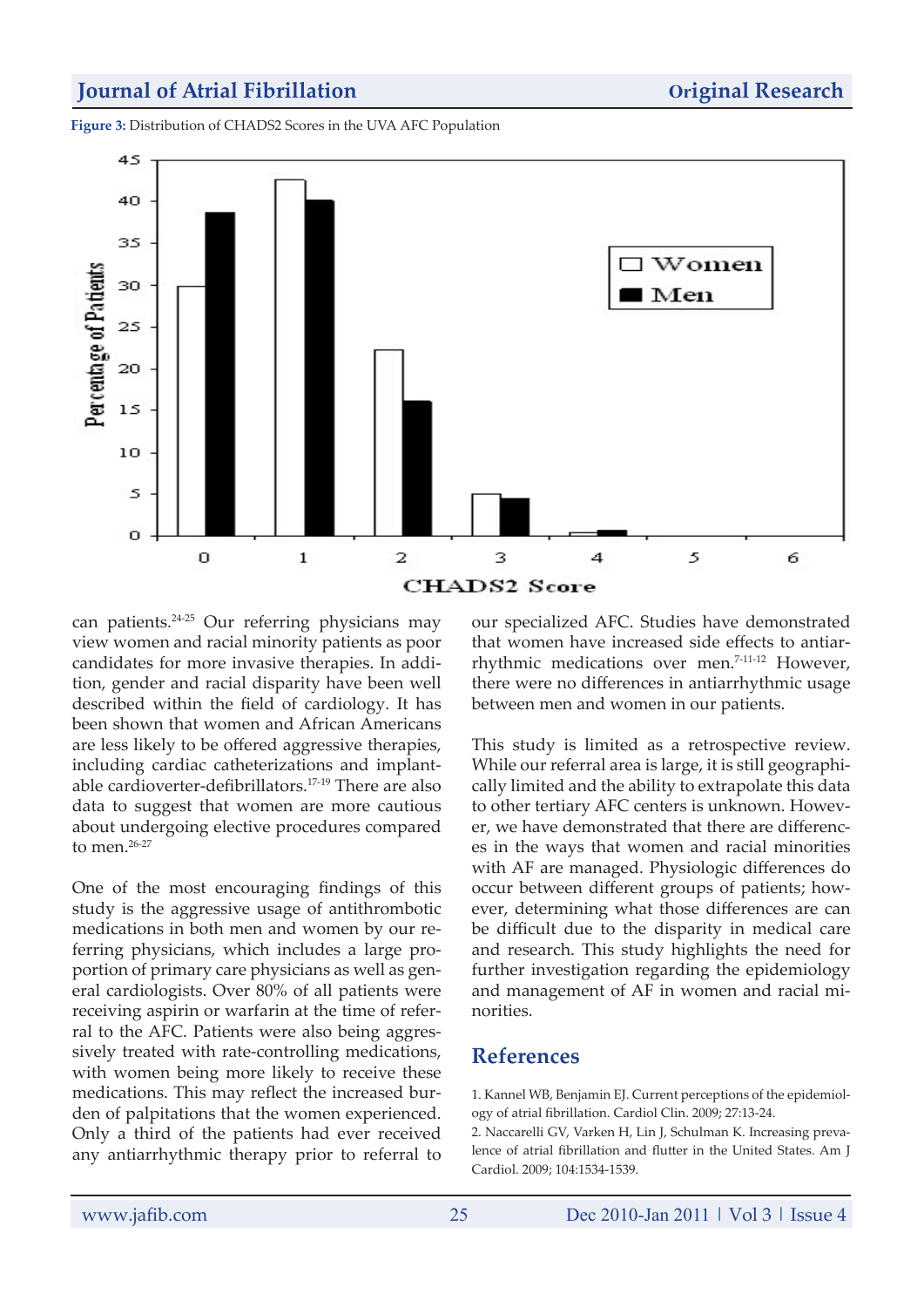|--|

Racial Characteristics of the UVA AFC Population

|                                  | <b>AFC Popula-</b><br>tion $\left(\frac{0}{0}\right)$ | <b>UVA AF</b><br>Population<br>(%) | <b>Primary Re-</b><br>ferral Area<br>$\binom{0}{0}$ | Primary and<br><b>Secondary Re-</b><br>ferral Area<br>$\binom{0}{0}$ | <b>State of Vir-</b><br>ginia<br>$\binom{0}{0}$ | United<br><b>States</b><br>$\binom{0}{0}$ |
|----------------------------------|-------------------------------------------------------|------------------------------------|-----------------------------------------------------|----------------------------------------------------------------------|-------------------------------------------------|-------------------------------------------|
| White, not of Hispanic<br>origin | 93                                                    | 89                                 | 83                                                  | 83                                                                   | 67                                              | 66                                        |
| <b>Black</b>                     | 2.8                                                   | 7.4                                | 12                                                  | 12                                                                   | 20                                              | 13                                        |
| Asian                            | 0.3                                                   | 0.5                                | 0.2                                                 | 0.8                                                                  | 4.9                                             | 4.5                                       |
| Hispanic                         | 0.2                                                   | 0.1                                | 2.6                                                 | 2.7                                                                  | 6.8                                             | 15                                        |
| Other, including mixed race 1.6  |                                                       | 2.6                                | 1.3                                                 | 1.2                                                                  | 1.7                                             | 1.7                                       |

3. Chen LY, Shen W-K. Epidemiology of atrial fibrillation: a current perspective. Heart Rhythm. 2007; 4:S1-S6.

4. Cabin HS, Clubb S, Hall C. Risk of systemic embolization of atrial fibrillation without mitral stenosis. Am J Cardiol. 1990; 65:1112–1116.

5. Benjamin EJ, Wolf PA, D'Agostino RB, Sibershatz H, Kannel WB, Levy D. Impact of atrial fibrillation on the risk of death: the Framingham Heart study. Circulation. 1998; 98:946–952.

6. Coyne KS, Paramore C, Grandy S, Mercader M, Reynold M, Zimetbaum P. Assessing the direct costs of treating nonvalvular atrial fibrillation in the United States. Value Health. 2006 ;20:348-356.

7. Van Gelder IC, Hagens VE, Bosker HA, Kingma JH, Kamp O, Kingma T, Said SA, Darmanata JI, Timmermans AJ, Tijssen JG, Crijns HJ; Rate Control versus Electrical Cardioversion for Persistent Atrial Fibrillation Study Group. A comparison of rate control and rhythm control in patients with recurrent persistent atrial fibrillation. N Engl J Med. 2002; 347:1834–1840.

8. Benjamin EJ, Levy D, Vaziri SM, D'Agostino RB, Belanger AJ, Wolf PA. Independent risk factors for atrial fibrillation in a population-based cohort. The Framingham Heart study. JAMA. 1994; 271:840–844.

9. Go AS, Fang MC, Udaltsova N, Chang Y, Henault LE, Selby JV, Singer DE. Prevalence of diagnosed atrial fibrillation in adults: National implications for rhythm management and stroke prevention: The ATRIA Study. JAMA. 2001; 285:2370- 2375.

10. Hnatkova K, Walstare JEP, Murgatroyd FD. Age and gender influences on rate and duration of paroxysmal atrial fibrillation. PACE. 1998 ;21:2455–2458.

11. Dagres N, Nieuwlaat R, Vardas P, Andresen D, Lévy S, Cobbe S, Kremastinos DT, Breithardt G, Cokkinos DV, Crijns HJ. Gender-related differences in presentation, treatment, and outcome of patients with atrial fibrillation in Europe. J Am Coll Cardiol. 2007; 49:572–577.

12. Rivero A, Curtis A. Sex differences in arrhythmias. Cur Opin Cardiol. 2010 ;25:8-15.

13. Kerr CR, Humphries K. Gender-related difference in atrial fibrillation. J Am Coll Cardiol. 2005; 46:1307-1308.

14. Volgman AS, Manankil MF, Mookherjee D, Trohman RG. Women with atrial fibrillation: greater risk, less attention. Gend Med. 2009; 6:419-32.

15. Borzecki AM, Bridgers DK, Liebschutz JM, Kader B, Kazis

LE, Berlowitz DR. Racial differences in the prevalence of atrial fibrillation among males. J Natl Med Assoc. 2008; 100:237–246.

16. Alonso A, Agarwal SK, Solima EZ, Ambrose M, Chamberlain AM, Prineas RJ, Folsom AR. Incidence of atrial fibrillation in whites and African-Americans: The Atherosclerosis Risk in Communities Study. Am Heart J. 2009; 158:111-117.

17. Thomas KL, Al-Khatib SM, Kelsey RC 2nd, Bush H, Brosius L, Velazquez EJ, Peterson ED, Gilliam FR. Racial disparity in the utilization of implantable-cardioverter defibrillators among patients with prior myocardial infarction and ejection fraction of < 35%. Am J Cardiol. 2007; 100:924-929.

18. Schulman KA, Berlin JA, Harless W, Kerner JF, Sistrunk S, Gersh BJ, Dubé R, Taleghani CK, Burke JE, Williams S, Eisenberg JM, Escarce JJ. The Effect of Race and Sex on Physicians' Recommendations for Cardiac Catheterization. N Engl J Med. 1999; 340:618-626. 19. Kaiser Family Foundation. Racial/Ethnic Differences in Cardiac Care: The Weight of the Evidence, 2002. Available at www.kff.org/ whythedifference/speakerskit.htm. Accessed January 31, 2010.

20. McNamara RL, Brass LM, Drozda, Jr AS, Go AS, Halperin JL, Kerr CR, Lévy S, Malenka DJ, Mittal S, Pelosi F Jr, Rosenberg Y, Stryer D, Wyse DG, Radford MJ, Goff DC Jr, Grover FL, Heidenreich PA, Malenka DJ, Peterson ED, Redberg RF; American College of Cardiology/American Heart Association Task Force on Clinical Data Standards (Writing Committee to Develop Data Standards on Atrial Fibrillation); American Collage of Cardiology; American Heart Association. ACC/AHA Key Data Elements and Definitions for Measuring the Clinical Management and Outcomes of Patients With Atrial Fibrillation: A Report of the American College of Cardiology/American Heart Association Task Force on Clinical Data Standards (Writing Committee to Develop Data Standards on Atrial Fibrillation). Circulation. 2004; 109:3223-3243.

21. U.S. Census Bureau: State and County QuickFacts. Data derived from Population Estimates, Census of Population and Housing, Small Area Income and Poverty Estimates, State and County Housing Unit Estimates, County Business Patterns, Nonemployer Statistics, Economic Census, Survey of Business Owners, Building Permits, Consolidated Federal Funds Report. Last Revised: Tuesday, 17-Nov-2009 12:18:24 EST. Available at: http://quickfacts.census.gov/qfd/states/51000.html. Accessed Jan. 31, 1010.

22. Roten L, Rimoldi SF, Schwick N, Sakata T, Heimbartner C, Fuhrer J, Delacretaz E, Tanner H. Gender Differences in Patients Referred for Atrial Fibrillation Management to a Tertiary Center. Pace Clin Electrophysiol. 2009; 32:622–626.